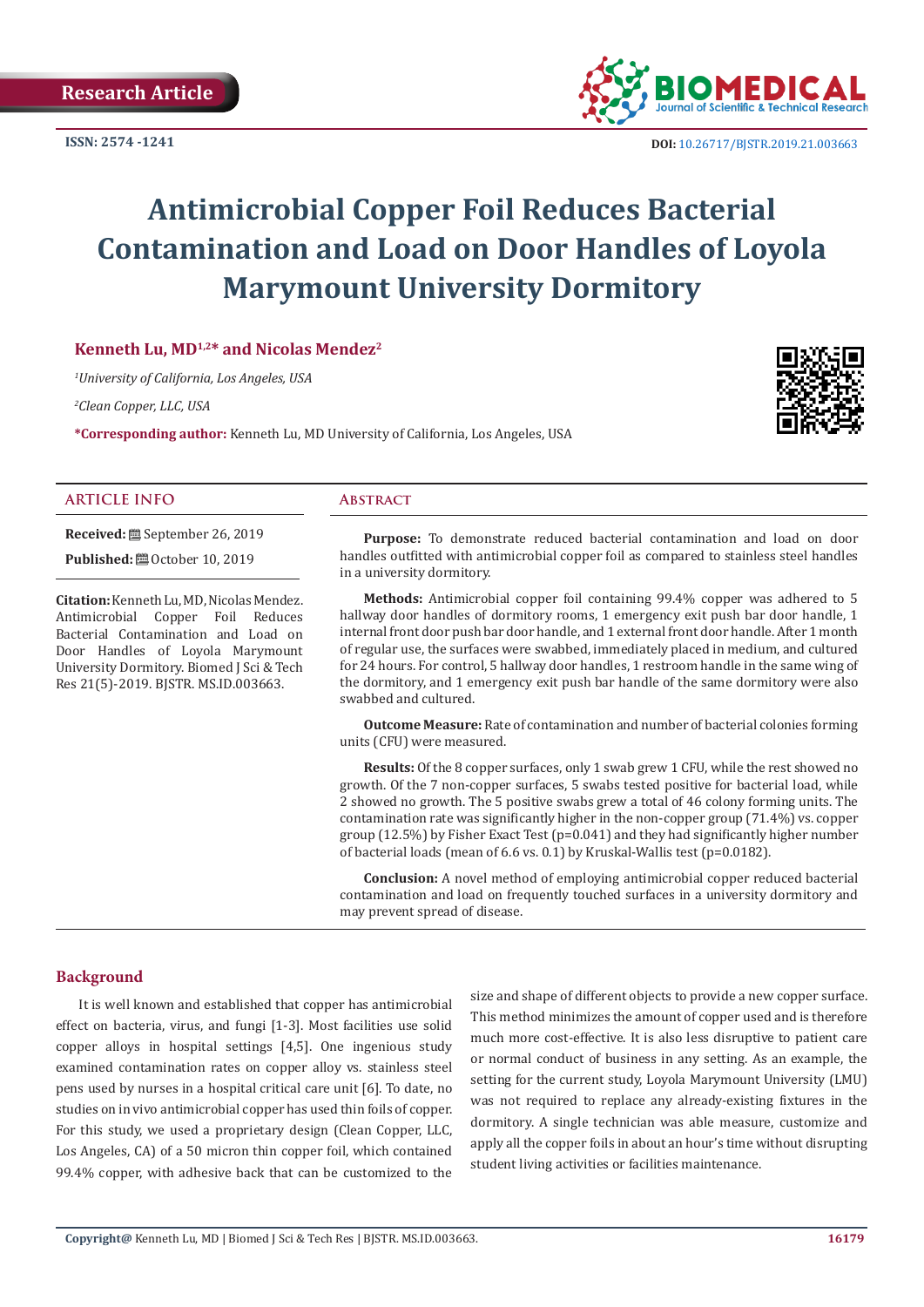Another benefit of using copper foil is that the copper content can be pushed all the way up to almost pure copper. The flexibility of the metal is actually desired in a foil form as opposed to in alloy form for replacing existing solid parts. The advantages of this antimicrobial copper system could make much wider use practical and cost-effective. As already mentioned, the knowledge regarding copper's antimicrobial property is widely known. The ancient Egyptians stored drinking water in copper jugs to prevent diarrhea [7]. The U.S. Environmental Protection Agency recognized copper as antimicrobial in 2008 [8], being able to "kill 99.9% of bacteria in less than 2 hours." Yet, antimicrobial copper is not widely used for this purpose due to the cost and disruption of replacing existent parts and fixtures. The present study examines a novel system of using copper to fight infections and contagions. The LMU setting was selected as a common setting where presumably healthy, young people congregated. The microcosm found on a door handle their mirrors millions of doors handles anywhere else. This provides a real-life scenario where the interaction of copper and microbes could have wide applications in everyday life.

### **Methods**

This study was approved by LMU Facilities Management. The west wing of Desmond Residence was selected as the test facility. 5 door handles on one side of the hallway was measured, customized, and applied with Clean Copper, LLC (Los Angeles, CA) antimicrobial copper foil (99.4% copper, 0.6% nickel). In addition, the emergency exit push bar handle at the end of the hallway, the internal push bar and the external door handle of the front door were covered with copper as well. This was performed by a single technician over a two-day period, taking a total of about an hour. Photographs of the copper-covered handles are shown in (Figures 1-3). After installation, the copper and regular surfaces were maintained in the same fashion per routine. House staff would clean the facilities on the usual schedule. The only difference is that the copper surface required a weak acid wipe about once a month or so to prevent tarnishing. This was done at least one week prior to the swab test. One month after installation, swabbing of the copper and control surfaces were performed at 9:30AM on a weekday. The hallway was completely empty for at least half hour prior to testing. No students or staff members came in or out of the rooms during the swab test. The handles were swiped along its entire length 5 times with sterile testing swabs. The distal 2 cm of the swabs were cut in a touch-less fashion and placed in 2 ml of neutralizing solution (D/E neutralizing broth; BD, Franklin Lakes, NJ) and vortexed for 60 seconds. Then 500 ul of this solution was inoculated onto the surface of a blood agar plate and incubated aerobically at 370C for 24 hours. All microorganisms were enumerated and identified using standard microbiological techniques.



**Figure 1:** Dorm room handle. A is immediately after copper installation. B is 1 month later.



**Figure 2:** Front entrance push bar handle. A. Immediately upon installation. B. 1 month after.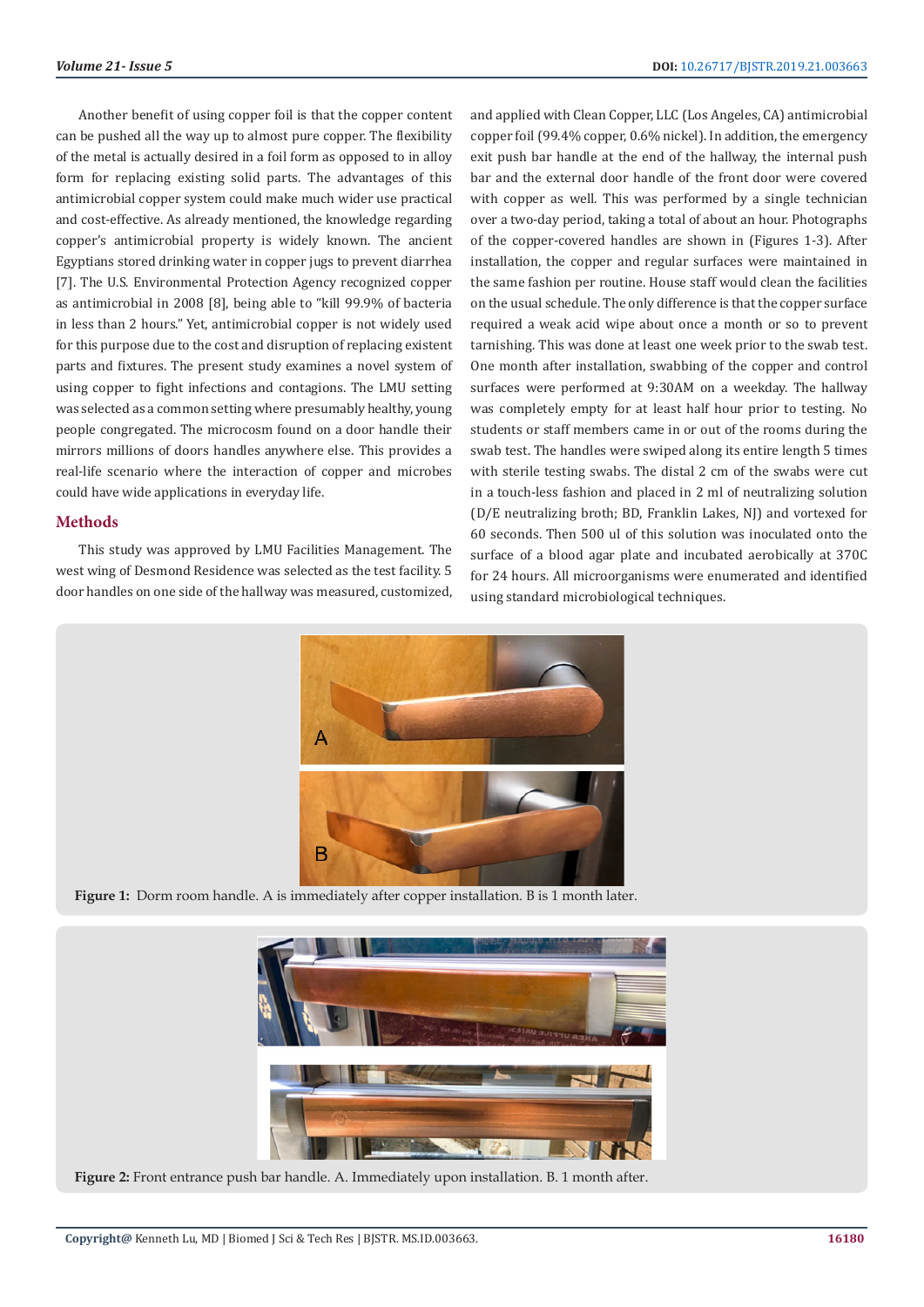

**Figure 3:** Emergency push bar handle. A. Immediately upon installation. B. 1 month after.

#### **Results**

The number of surfaces contaminated with microorganisms and the number of CFU recovered are presented in Tables 1 & 2, respectively. Of the 8 copper surfaces, only 1 swab grew 1 CFU, while the rest showed no growth. Of the 7 non-copper surfaces, 5 swabs tested positive for bacterial contamination, while 2 showed no growth. The 5 positive swabs grew a total of 46 CFU. The contamination rate was significantly higher in the non-copper group (71.4%) vs. copper group (12.5%) by Fisher Exact Test (p = 0.041) and they had statistically significantly higher number of bacterial loads as measured in CFU (mean of 6.6 vs. 0.1) by Kruskal-Wallis test ( $p = 0.0182$ ). The bacteria cultured were staphylococci coagulase negative, diphtheroid, and non-cereus or anthracis bacillus species. 3 of the non-copper surfaces grew multiple species of bacteria, while the rest cultured 1 type of bacteria. The Resident Assistant's door handle and the hallway exit push bar handle contained the highest CFU. No antibiotic sensitivity testing was performed since these were commensal organisms. During the month of installation there were no complaints from the student body or staff regarding the copper. The aesthetic appearance was well maintained with the infrequent maintenance wipe. Student and staff activities were not disrupted in any perceivable way.

| <b>Table 1:</b> Number of surfaces contaminated with bacteria. |  |
|----------------------------------------------------------------|--|
|----------------------------------------------------------------|--|

| <b>Stainless Steel Surface</b> | <b>Copper Surface</b> | P value, Fisher's |
|--------------------------------|-----------------------|-------------------|
| Contamination (%)              | Contamination (%)     | exact test        |
| 71.4                           | 12.5                  | 0.041             |

**Table 2:** Number of CFU recovered from copper vs. regular surfaces.

|                           | <b>Stainless Steel</b><br><b>Surface</b> | Copper<br><b>Surface</b> | P value, Kruskal-<br><b>Wallis test</b> |
|---------------------------|------------------------------------------|--------------------------|-----------------------------------------|
| Mean CFU                  | 6.6                                      | 0.1                      | 0.0182                                  |
| <b>Standard Deviation</b> | 12.7                                     | 0.4                      |                                         |

#### **Discussion**

The present study is the first known instance of a university dormitory utilizing copper foil surfacing on fixtures to reduce bacterial burden and exposure to students and staff. The ingenious system of 50 um thin copper foil minimizes the amount of copper to just the surface, thus reducing the cost to the bare minimum. It is also a very practical solution, covering the intended environment instead of replacing fixtures that are for the most part already in place. And as is shown in the swab testing, the copper is highly effective in limiting the amount of bacterial growth, with bacterial contamination rate being about 6 times and bacterial load 66 times higher in regular surface as compared to the copper-covered surface. The difference was so dramatic between the two groups that only a small sample size was required to achieve a high level of statistical significance. Even though the bacteria identified in this particular study were all commensal organisms, these can sometimes cause infections as well. Also, it is only a small corner of the university that was tested. If the entire university was tested, more harmful pathogens would undoubtedly to found.

Studies have shown that dangerous bacteria such as MRSA is found in 30-37% of hospital population and 1.3% of community population [9] . These bacteria are left on touched surfaces, survive for weeks to months [10], then are picked up by other people. Having copper surfaces helps to reduce contamination rate by 6-fold and bacterial loads to by 66 fold. Since bacteria is the direct cause of infections, having more copper-covered surfaces should reduce the rate of infections. Indeed, a prospective, randomized study [11] has already demonstrated that just having 6 items of copper in an ICU room can reduce the rate of hospital acquired infection (HAI) by 58%. Even though a university setting may not harbor as much dangerous pathogens as a hospital, if copper can be employed in a cost-effective manner, comparable to cost of